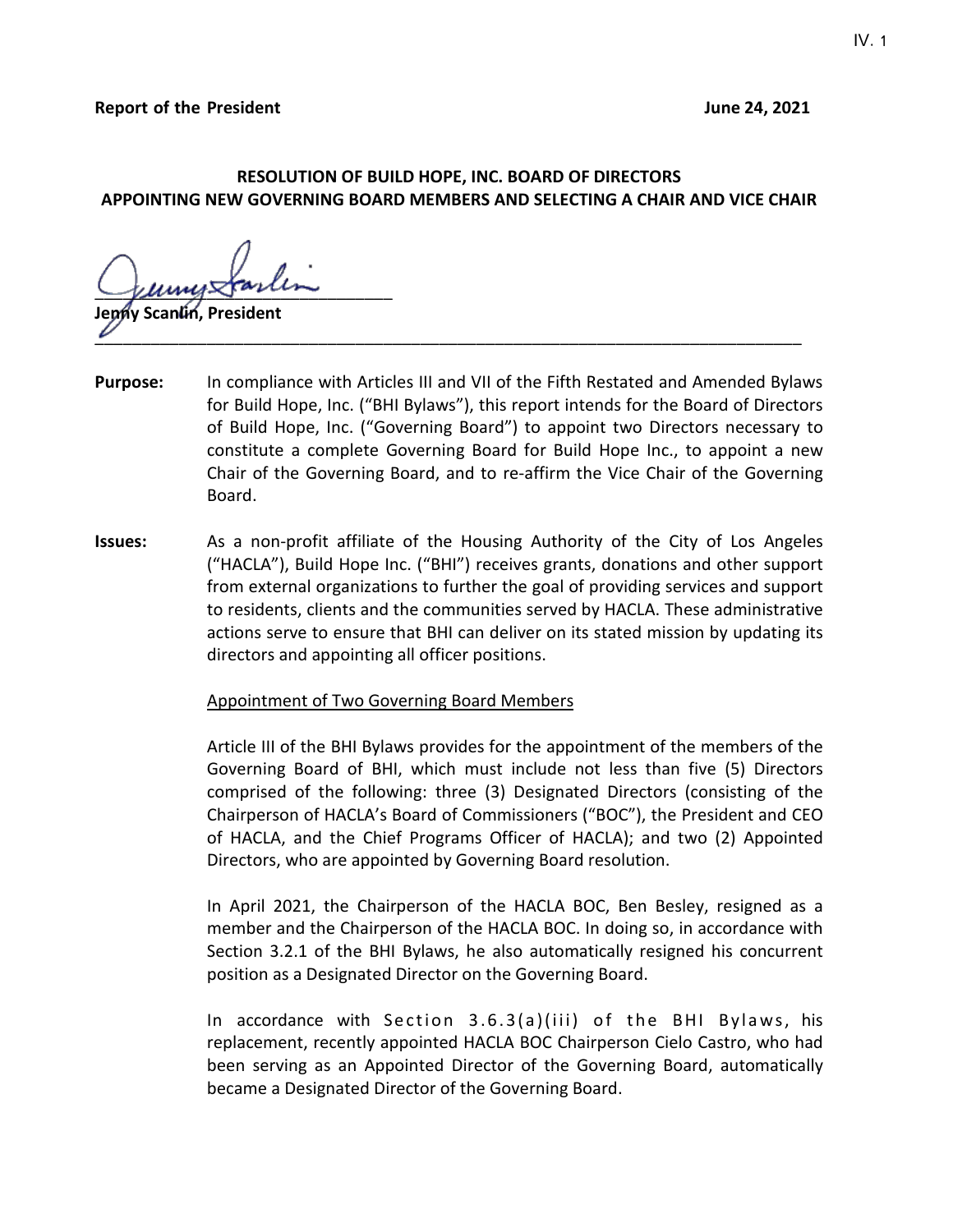BOC Chairperson Castro's movement from Appointed Director to Designated Director, as well as an existing vacancy, leave vacancies in the two (2) Appointed Director positions. The Governing Board now needs to seat two (2) Appointed Directors to constitute a complete Governing Board.

Pursuant to Sections 3.2.2 and 3.4 of the BHI Bylaws, Appointed Directors shall be appointed by Governing Board resolution at a meeting at which a quorum of Directors then in office is present. Further, pursuant to section 3.5.2, one-half  $(1/2)$  of such Appointed Directors shall serve for a term of one  $(1)$  year, and onehalf (1/2) shall serve for a term of two (2) years.

Staff recommends the appointment of Mr. Daniel Tenenbaum to a one (1) year term, as dictated under Section 3.5.2 of the BHI Bylaws, commencing on June 24, 2021 and ending on December 31, 2022. Mr. Tenenbaum, in addition to being an active principal in Pacific Crest Realty, a successful real estate company, and having a deep understanding of the mechanics of housing construction and management, is on the Board of the Jewish Venture Philanthropy Fund, the Breed Street Shul Project in Boyle Heights and Move LA. Prior to starting PCR, Daniel had worked in various capacities for The Walt Disney Company, IBM and Proctor & Gamble in the U.S., Canada and France. Daniel obtained his Master's Degree in Business Administration from Harvard Business School and a Bachelor's of Commerce degree from McGill University. His past experience and understanding of the values of HACLA will assist in providing the direction and input required to steer BHI organizationally and support fundraising efforts.

In addition, staff recommends the appointment of Mr. Steve Zimmer to a twoyear term, as dictated under Section 3.5.2 of the BHI Bylaws, commencing on June 24, 2021 and ending on December 31, 2023. Steve Zimmer is a former member (representing District 4) and President of the Los Angeles Unified School District ("LAUSD") Board of Education, elected in 2009, and serving until June 2017. Before he was elected to the Board of Education, Zimmer worked as a teacher and counselor at Marshall High School in LAUSD for 17 years, initiating innovative programs in public service and teacher training during his tenure. Mr. Zimmer currently works as a special advisor to L.A. Mayor Eric Garcetti on education policy. His past experience will provide strategic insight on some of BHI's most prominent service goals, partnership development and growth of the Scholarship Fund. Mr. Zimmer's appointment is contingent on obtaining clearance from the City on any ethics or conflict issues.

Selection of Chair and Vice Chair of the Governing Board

In accordance with Sections 7.1 and 7.1.1 of the BHI Bylaws, and given her active experience on the BHI Board and clear understanding of BHI's objectives, Ms. Castro is being recommended to sit as Chair of the BHI Governing Board.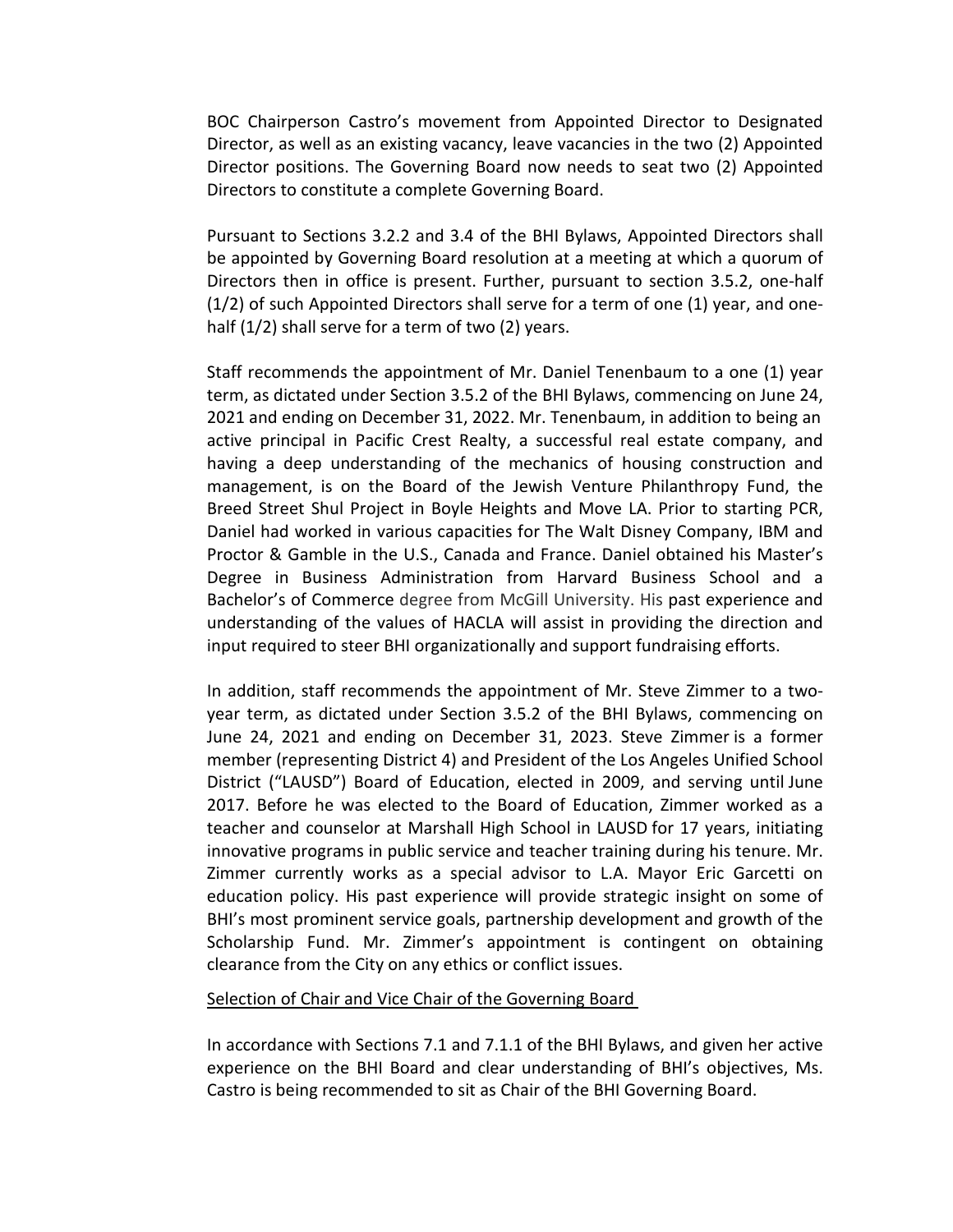She will be supported in this role by Douglas Guthrie, the current Vice Chair of the BHI Governing Board. Mr. Guthrie will continue to act as Vice Chair and is being recommended to be reaffirmed to this position.

The appointment of Directors to its Governing Board and seating of officers will positively impact the ability of BHI to strategically serve residents, increase donations and competitiveness for grant funding.

Funding: No funding is necessary for this Governing Board action.

#### **Attachment:**

1. Resolution re appointment of Governing Board Members and selection of Governing Board Officers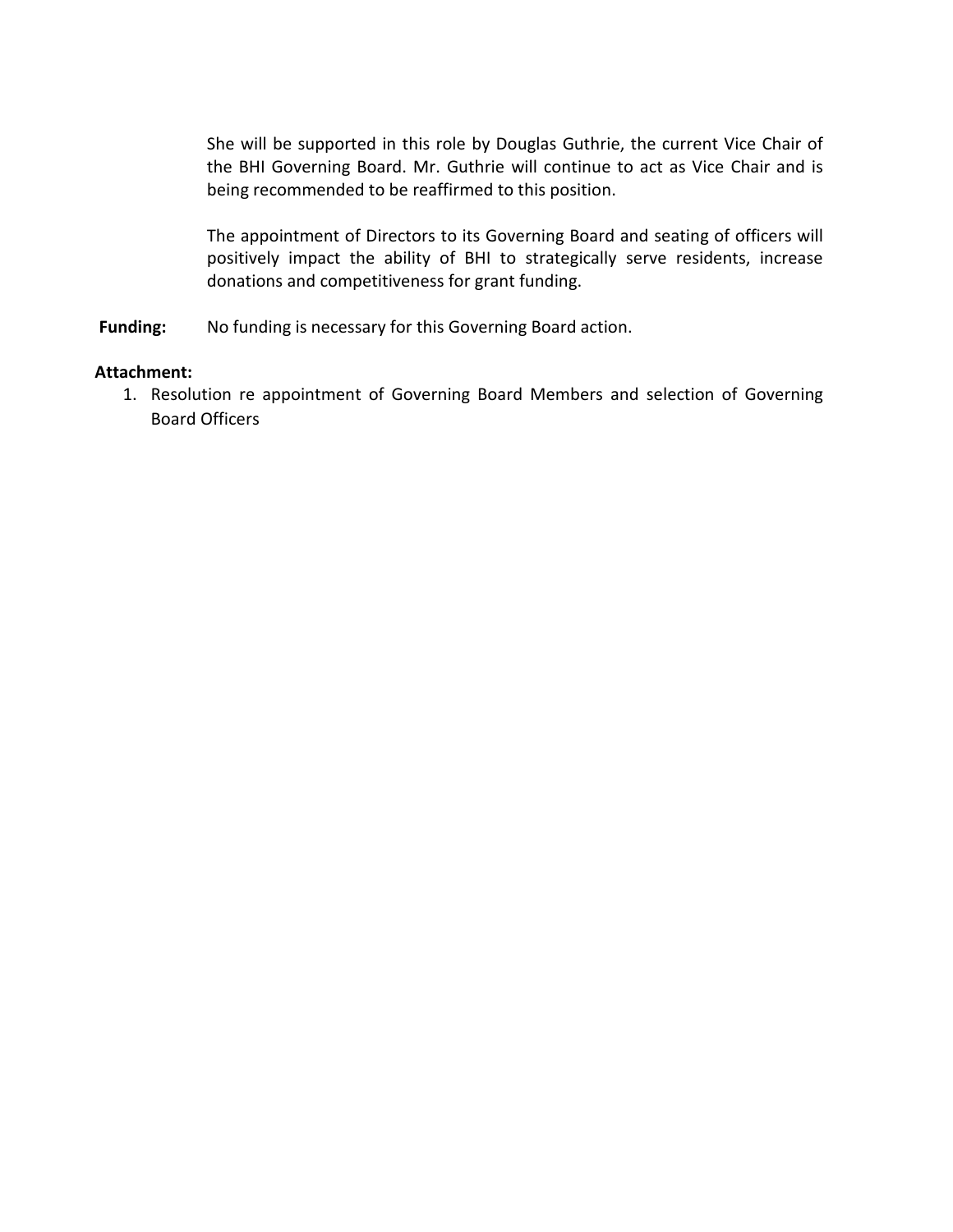## RESOLUTION NO.

# **RESOLUTION OF BUILD HOPE, INC. BOARD OF DIRECTORS APPOINTING NEW GOVERNING BOARD MEMBERS AND SELECTING A CHAIR AND VICE CHAIR**

**WHEREAS,** the Housing Authority of the City of Los Angeles ("HACLA") established Build Hope, Inc. ("BHI") as a nonprofit affiliate to support programs and provide opportunities that improve the quality of life for households associated with HACLA's housing and programs;

**WHEREAS,** BHI was formed for public and charitable purposes and its specific purposes and goals are set forth in Article I, Section 1.2 of the Fifth Restated and Amended Bylaws ("BHI Bylaws");

**WHEREAS,** Sections 3.2.1 and 3.2.2 of the BHI Bylaws provide for the appointment of members of the Board of Directors of BHI ("Governing Board"), which must be comprised of not less than five (5) directors: three (3) Designed Directors (consisting of the Chairperson of HACLA's Board of Commissioners ("BOC"), the President and CEO of HACLA, and the Chief Programs Officer of HACLA); and two (2) Appointed Directors, appointed by Governing Board Resolution;

**WHEREAS**, in April 2021, the Chairperson of the HACLA BOC, Ben Besley, resigned as a member and the Chairperson of the HACLA BOC, and in doing so, he also automatically resigned his concurrent position as a Designated Director on the Governing Board;

**WHEREAS,** in accordance with Section 3.6.3(a)(iii) of the BHI Bylaws, current HACLA BOC Chairperson Cielo Castro, who had been serving as a Governing Board Appointed Director, automatically becomes a Designated Director of the Governing Board;

**WHEREAS**, BOC Chairperson Castro's movement from an Appointed Director to a Designated Director, as well as an existing vacancy, leaves vacancies in the two (2) Appointed Director positions;

**WHEREAS**, in order to comply with Section 3.2.2 of the BHI Bylaws, the appointment of two (2) Appointed Directors by the Governing Board is necessary;

**WHEREAS**, the Governing Board desires to appoint Daniel Tenenbaum for a term of one (1 ) year and Steve Zimmer for a term of two (2) years, each beginning as of the date of adoption of this Resolution, in accordance with the terms set forth in Section 3.5.2 of the BHI Bylaws;

**WHEREAS,** in accordance with Sections 7.1 and 7.1.1. of the BHI Bylaws, the Governing Board, with the departure of its former Chair, Mr. Besley, wishes to select Designated Director Cielo Castro from among the members of the Governing Board to serve as Chair of the Governing Board;